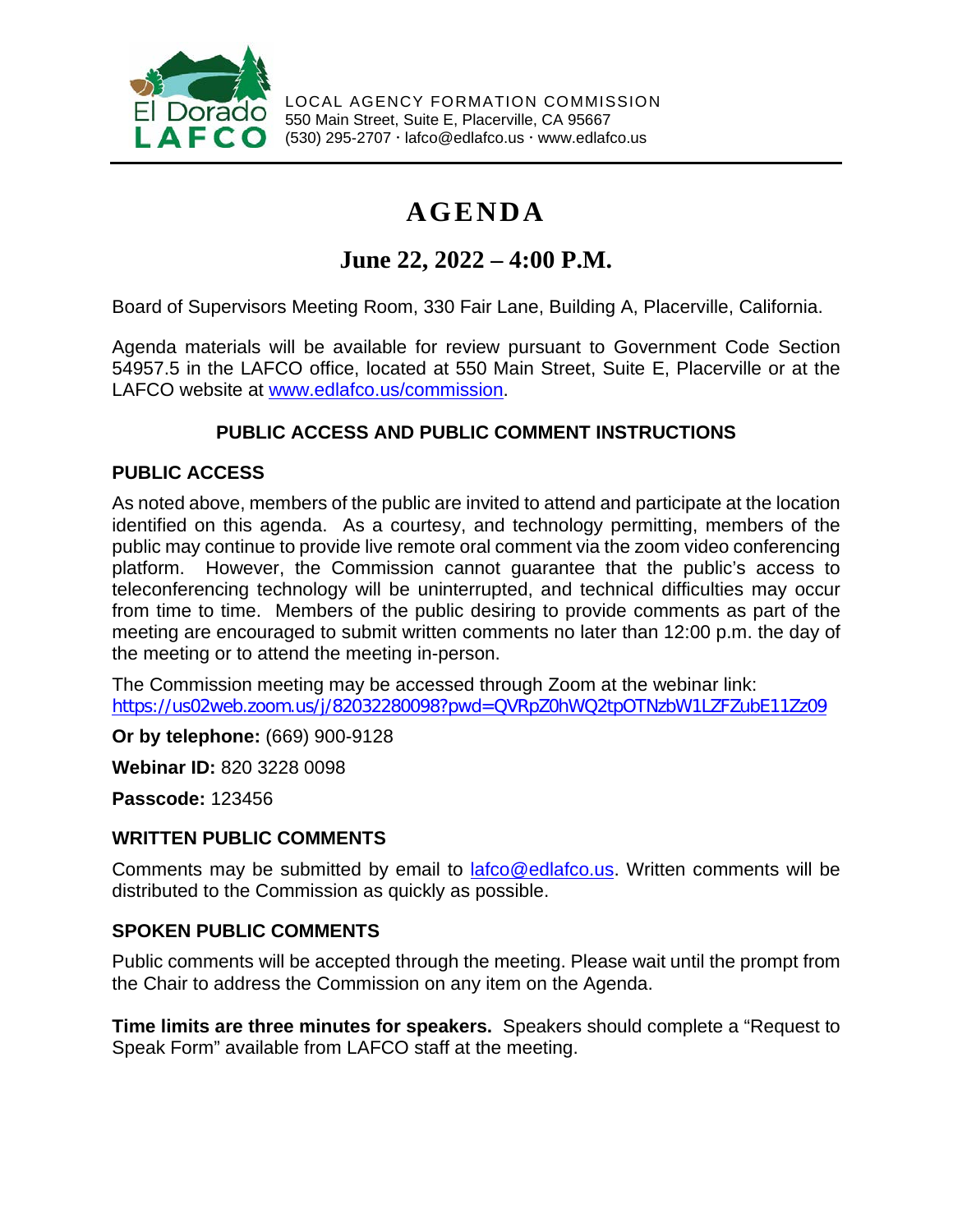Persons needing disability-related modifications or accommodations in order to participate in public meetings, including persons requiring auxiliary aids or services, may request such modifications or accommodations by calling El Dorado LAFCO at (530) 295- 2707 at least 48 hours prior to the meeting.

#### $1<sup>1</sup>$ **CALL TO ORDER AND PLEDGE OF ALLEGIANCE TO THE FLAG**

- $2.$ **ROLL CALL**
- 3. **ADOPTION OF AGENDA**

#### $4<sub>1</sub>$ **RECESS TO CLOSED SESSION**

- A. Public Employment Executive Officer Interviews Government Code section 54957 Position Title: Executive Officer
- **REPORT OUT OF CLOSED SESSION** 5.

#### **\*\* TIME SET 5:30 PM \*\***

#### 6. **CONSENT CALENDAR**

- A. ADOPT MINUTES OF THE MEETING OF MAY 25, 2022
- **B.** REVIEW OF CLAIMS

#### $7<sup>1</sup>$ **PUBLIC FORUM/PUBLIC COMMENT**

Members of the public may address the Commission concerning matters within the jurisdiction of LAFCO which are not listed on the agenda. No action may be taken on these matters.

*Any recommended action(s) listed on the items immediately below are a summary of staff's recommendation. Please refer to the accompanying staff report, if any, for further detail.* 

*The Commission has the discretion to adopt, modify or reject staff's recommendation. Please refer to the adopted Minutes to review the Commission's final action on any item of interest.*

#### 8. **INTERVIEW, SELECT AND APPOINT THE ALTERNATE PUBLIC MEMBER TO LAFCO**

#### **ADMINISTER OATH OF OFFICE TO THE ALTERNATE PUBLIC MEMBER** 9.

**Recommended Action:** Depending on Commission action on Item 6, administer the oath of office or continue the item to the July 27 meeting.

- **CLARIFY THE PURPOSE OF THE STRATEGIC PLANNING AD HOC COMMITTEE AND CONSIDER UPDATING THE COMPOSITION OF THE STRATEGIC PLANNING AND FISCAL YEAR 2022-23 BUDGET COMMITTEES**
- **UPDATE FROM THE SMALL-MEDIUM WATER AGENCY MSR REVIEW COMMITTEE**